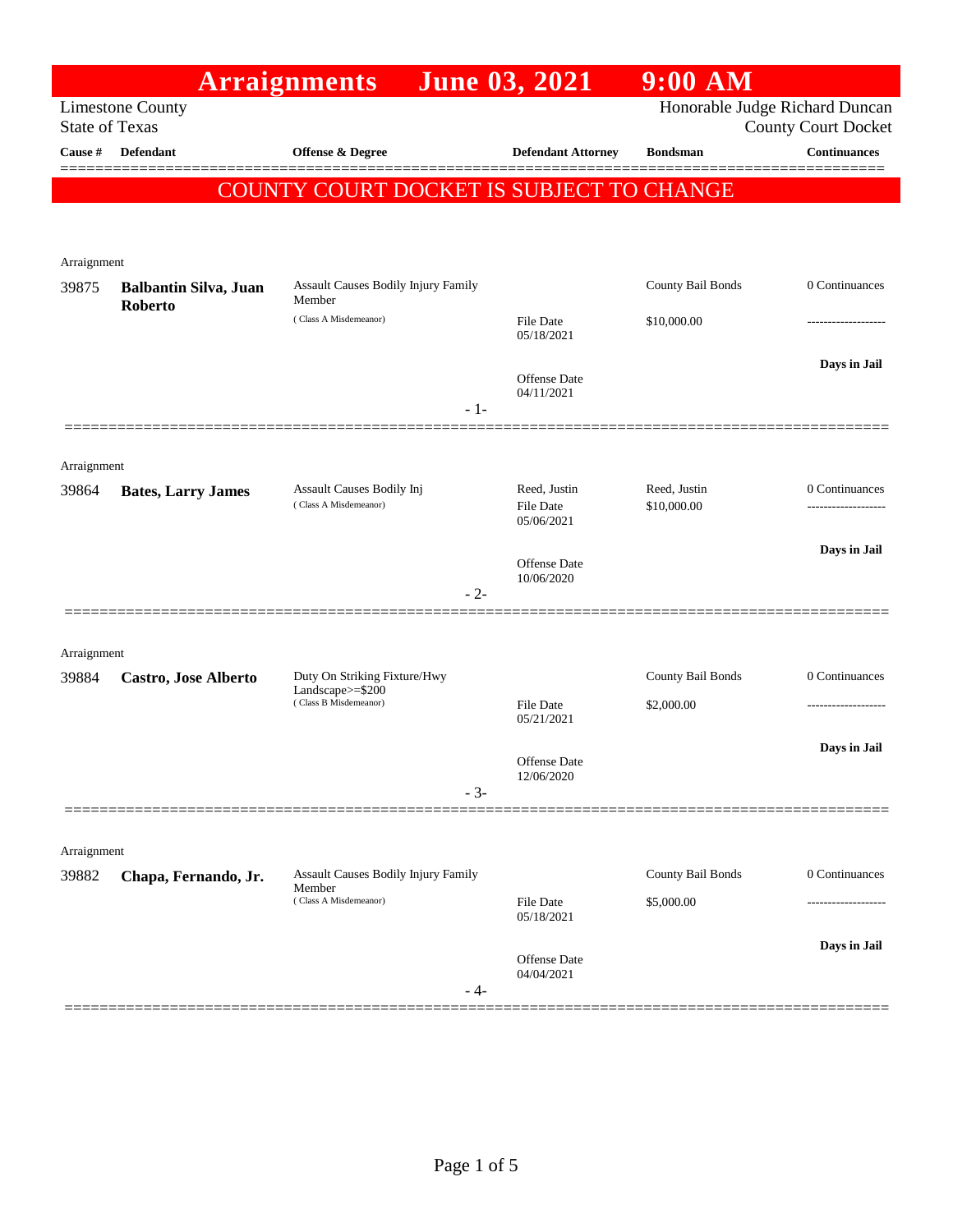|                                                                                                                  |                                  | <b>Arraignments</b>                          | <b>June 03, 2021</b>              | $9:00$ AM           |                     |
|------------------------------------------------------------------------------------------------------------------|----------------------------------|----------------------------------------------|-----------------------------------|---------------------|---------------------|
| Honorable Judge Richard Duncan<br><b>Limestone County</b><br><b>State of Texas</b><br><b>County Court Docket</b> |                                  |                                              |                                   |                     |                     |
| Cause #                                                                                                          | Defendant                        | Offense & Degree                             | <b>Defendant Attorney</b>         | <b>Bondsman</b>     | <b>Continuances</b> |
|                                                                                                                  |                                  | COUNTY COURT DOCKET IS SUBJECT TO CHANGE     |                                   |                     | =======             |
|                                                                                                                  |                                  |                                              |                                   |                     |                     |
|                                                                                                                  |                                  |                                              |                                   |                     |                     |
| Arraignment                                                                                                      |                                  |                                              |                                   |                     |                     |
| 39836                                                                                                            | Cortez-Grande,<br><b>Vincent</b> | Driving While Intoxicated                    |                                   | County Bail Bonds   | 0 Continuances      |
|                                                                                                                  |                                  | (Class B Misdemeanor)                        | File Date<br>04/06/2021           | \$2,000.00          |                     |
|                                                                                                                  |                                  |                                              |                                   |                     | Days in Jail        |
|                                                                                                                  |                                  |                                              | <b>Offense</b> Date<br>11/07/2020 |                     |                     |
|                                                                                                                  |                                  |                                              | $-5-$                             |                     |                     |
|                                                                                                                  |                                  |                                              |                                   |                     |                     |
| Arraignment<br>39842                                                                                             | Forbes, Amanda Gaill             | <b>Assault Causes Bodily Injury Family</b>   |                                   | County Bail Bonds   | 0 Continuances      |
|                                                                                                                  |                                  | Member<br>(Class A Misdemeanor)              | File Date                         | \$1,000.00          |                     |
|                                                                                                                  |                                  |                                              | 04/06/2021                        |                     |                     |
|                                                                                                                  |                                  |                                              | Offense Date                      |                     | Days in Jail        |
|                                                                                                                  |                                  |                                              | 02/27/2021<br>$-6-$               |                     |                     |
|                                                                                                                  |                                  |                                              |                                   |                     |                     |
| Arraignment                                                                                                      |                                  |                                              |                                   |                     |                     |
| 39841                                                                                                            | <b>Grigg, Nathan Camill</b>      | Unl Carrying Weapon<br>(Class A Misdemeanor) |                                   | County Bail Bonds   | 0 Continuances      |
|                                                                                                                  |                                  |                                              | File Date<br>04/06/2021           | \$5,000.00          | ------------------- |
|                                                                                                                  |                                  |                                              | Offense Date                      |                     | Days in Jail        |
|                                                                                                                  |                                  |                                              | 04/18/2020<br>$-7-$               |                     |                     |
|                                                                                                                  |                                  |                                              |                                   |                     |                     |
| <b>Status Hearing</b>                                                                                            |                                  |                                              |                                   |                     |                     |
| 39376                                                                                                            | Harris, Anthony                  | Assault Cause Bodily Inj.                    |                                   | Freebird Bail Bonds | 0 Continuances      |
|                                                                                                                  | Wayne                            | (Class A Misdemeanor)                        | File Date                         | \$3,000.00          | -------------       |
|                                                                                                                  |                                  |                                              | 06/04/2019                        |                     |                     |
|                                                                                                                  |                                  |                                              | <b>Offense</b> Date               |                     | Days in Jail        |
|                                                                                                                  |                                  |                                              | 04/14/2019<br>$-8-$               |                     |                     |
|                                                                                                                  |                                  |                                              |                                   |                     |                     |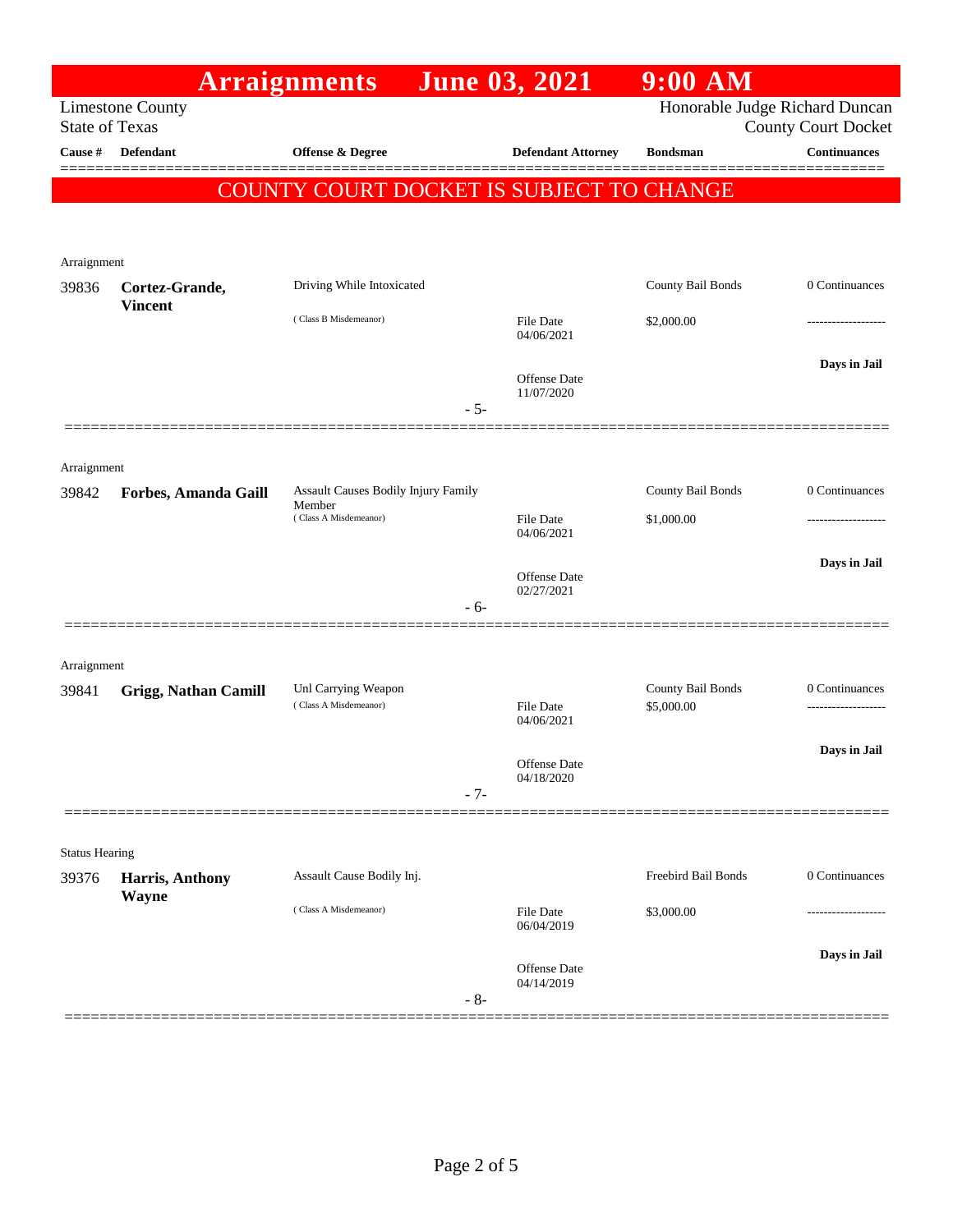|                       |                                  | <b>Arraignments</b>                                | <b>June 03, 2021</b>           | $9:00$ AM                       |                            |
|-----------------------|----------------------------------|----------------------------------------------------|--------------------------------|---------------------------------|----------------------------|
| <b>State of Texas</b> | <b>Limestone County</b>          |                                                    |                                | Honorable Judge Richard Duncan  | <b>County Court Docket</b> |
| Cause #               | <b>Defendant</b>                 | <b>Offense &amp; Degree</b>                        | <b>Defendant Attorney</b>      | <b>Bondsman</b>                 | <b>Continuances</b>        |
|                       |                                  | COUNTY COURT DOCKET IS SUBJECT TO CHANGE           |                                |                                 |                            |
|                       |                                  |                                                    |                                |                                 |                            |
| Arraignment<br>39568  | Harris, Anthony                  | Bail Jumping And Fail To Appear                    |                                | Freebird Bail Bonds             | 0 Continuances             |
|                       | <b>Wayne</b>                     | (Class A Misdemeanor)                              | <b>File Date</b><br>01/14/2020 | \$4,000.00                      |                            |
|                       |                                  | $-9-$                                              | Offense Date<br>01/06/2020     |                                 | Days in Jail               |
|                       |                                  |                                                    |                                |                                 |                            |
| Arraignment           |                                  |                                                    |                                |                                 |                            |
| 39839                 | Haynes, William<br><b>Travis</b> | Resist Arrest Search Or Transport                  | Martin, Chris E.               |                                 | 0 Continuances             |
|                       |                                  | (Class A Misdemeanor)                              | File Date<br>04/06/2021        |                                 |                            |
|                       |                                  | $-10-$                                             | Offense Date<br>11/18/2020     |                                 | Days in Jail               |
|                       |                                  |                                                    |                                |                                 |                            |
| Arraignment           |                                  |                                                    |                                |                                 |                            |
| 39843                 | Jimenez, Anna Isabel             | Driving While Intoxicated<br>(Class B Misdemeanor) | <b>File Date</b><br>04/06/2021 | County Bail Bonds<br>\$2,500.00 | 0 Continuances             |
|                       |                                  | $-11-$                                             | Offense Date<br>03/07/2021     |                                 | Days in Jail               |
|                       |                                  |                                                    |                                |                                 |                            |
| Arraignment           |                                  |                                                    |                                |                                 |                            |
| 39871                 | Leonard, Ryan<br>Christopher     | Resist Arrest Search Or Transport                  | Burkeen, Daniel                | Freebird Bail Bonds             | 0 Continuances             |
|                       |                                  | (Class A Misdemeanor)                              | <b>File Date</b><br>05/07/2021 | \$3,000.00                      |                            |
|                       |                                  | $-12-$                                             | Offense Date<br>01/04/2021     |                                 | Days in Jail               |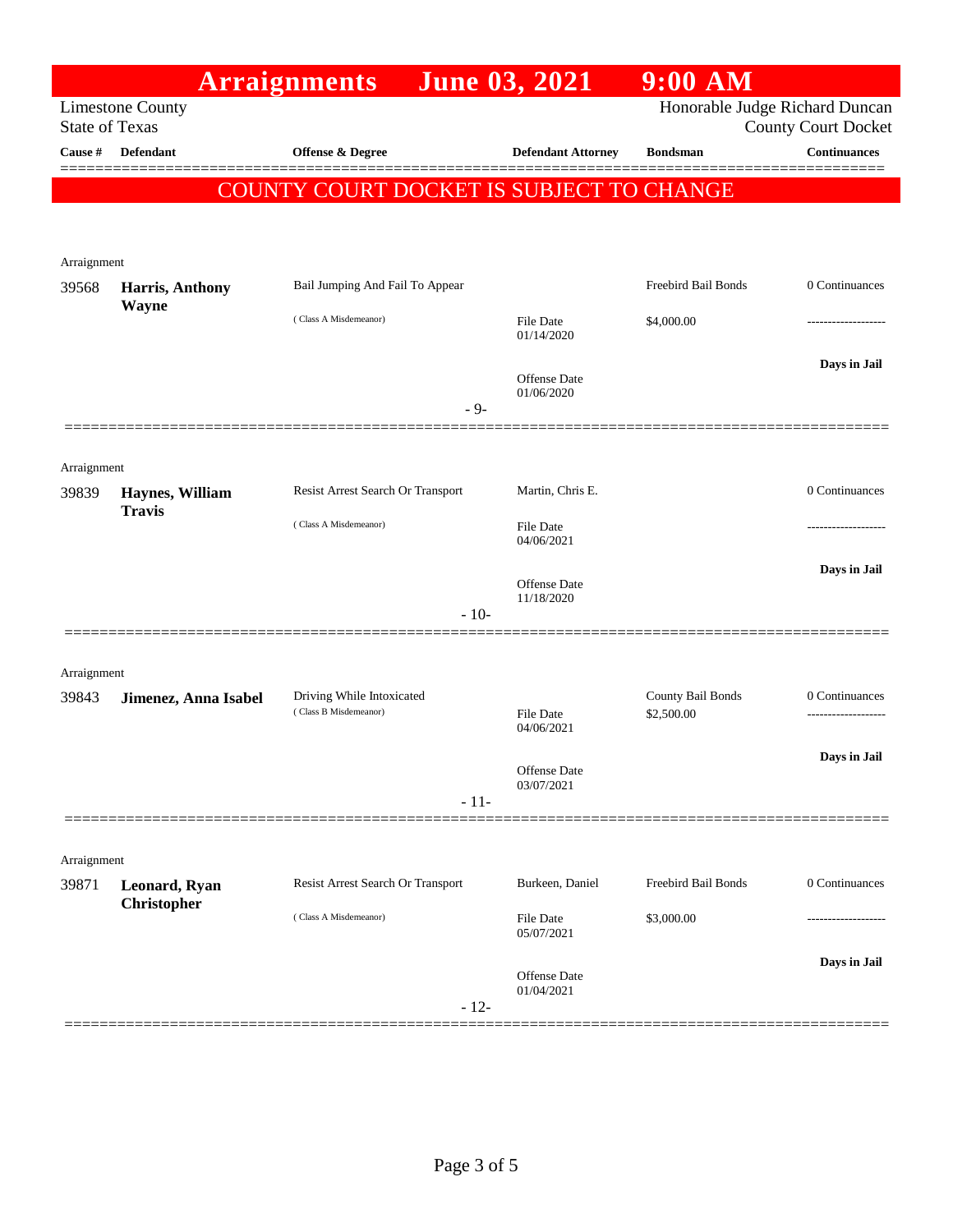| Honorable Judge Richard Duncan<br><b>Limestone County</b><br><b>State of Texas</b><br><b>County Court Docket</b><br><b>Continuances</b><br>Cause #<br><b>Defendant</b><br>Offense & Degree<br><b>Defendant Attorney</b><br><b>Bondsman</b><br>COUNTY COURT DOCKET IS SUBJECT TO CHANGE<br>Arraignment<br><b>Evading Arrest Detention</b><br>Reed, Justin<br>0 Continuances<br>Reed, Justin<br>39798<br>Lott, Derek Jason<br>(Class A Misdemeanor)<br><b>File Date</b><br>\$5,000.00<br>01/19/2021<br>Days in Jail<br>Offense Date<br>10/25/2020<br>$-13-$<br>Arraignment<br>Freebird Bail Bonds<br>Viol Bond/Protective Order<br>0 Continuances<br>39858<br><b>Mason, Rodney Dale</b><br>(Class A Misdemeanor)<br>\$3,000.00<br><b>File Date</b><br>.<br>04/30/2021<br>Days in Jail<br><b>Offense</b> Date<br>03/23/2021<br>$-14-$<br>Arraignment<br>County Bail Bonds<br>False Drug Test Falsification Device<br>0 Continuances<br>39840<br><b>Morton, Cylar Dawn</b><br>(Class B Misdemeanor)<br>\$2,000.00<br><b>File Date</b><br>------------------<br>04/06/2021<br>Days in Jail<br>Offense Date<br>10/19/2020<br>$-15-$<br>Arraignment<br>Freebird Bail Bonds<br>0 Continuances<br>Driving While Intoxicated<br><b>Phillips, Jerrod Reed</b><br>39877<br>(Class B Misdemeanor)<br><b>File Date</b><br>\$2,500.00<br>05/18/2021<br>Days in Jail |  | <b>Arraignments</b> | <b>June 03, 2021</b> | $9:00$ AM |  |
|------------------------------------------------------------------------------------------------------------------------------------------------------------------------------------------------------------------------------------------------------------------------------------------------------------------------------------------------------------------------------------------------------------------------------------------------------------------------------------------------------------------------------------------------------------------------------------------------------------------------------------------------------------------------------------------------------------------------------------------------------------------------------------------------------------------------------------------------------------------------------------------------------------------------------------------------------------------------------------------------------------------------------------------------------------------------------------------------------------------------------------------------------------------------------------------------------------------------------------------------------------------------------------------------------------------------------------------------------|--|---------------------|----------------------|-----------|--|
|                                                                                                                                                                                                                                                                                                                                                                                                                                                                                                                                                                                                                                                                                                                                                                                                                                                                                                                                                                                                                                                                                                                                                                                                                                                                                                                                                      |  |                     |                      |           |  |
|                                                                                                                                                                                                                                                                                                                                                                                                                                                                                                                                                                                                                                                                                                                                                                                                                                                                                                                                                                                                                                                                                                                                                                                                                                                                                                                                                      |  |                     |                      |           |  |
|                                                                                                                                                                                                                                                                                                                                                                                                                                                                                                                                                                                                                                                                                                                                                                                                                                                                                                                                                                                                                                                                                                                                                                                                                                                                                                                                                      |  |                     |                      |           |  |
|                                                                                                                                                                                                                                                                                                                                                                                                                                                                                                                                                                                                                                                                                                                                                                                                                                                                                                                                                                                                                                                                                                                                                                                                                                                                                                                                                      |  |                     |                      |           |  |
|                                                                                                                                                                                                                                                                                                                                                                                                                                                                                                                                                                                                                                                                                                                                                                                                                                                                                                                                                                                                                                                                                                                                                                                                                                                                                                                                                      |  |                     |                      |           |  |
|                                                                                                                                                                                                                                                                                                                                                                                                                                                                                                                                                                                                                                                                                                                                                                                                                                                                                                                                                                                                                                                                                                                                                                                                                                                                                                                                                      |  |                     |                      |           |  |
|                                                                                                                                                                                                                                                                                                                                                                                                                                                                                                                                                                                                                                                                                                                                                                                                                                                                                                                                                                                                                                                                                                                                                                                                                                                                                                                                                      |  |                     |                      |           |  |
|                                                                                                                                                                                                                                                                                                                                                                                                                                                                                                                                                                                                                                                                                                                                                                                                                                                                                                                                                                                                                                                                                                                                                                                                                                                                                                                                                      |  |                     |                      |           |  |
|                                                                                                                                                                                                                                                                                                                                                                                                                                                                                                                                                                                                                                                                                                                                                                                                                                                                                                                                                                                                                                                                                                                                                                                                                                                                                                                                                      |  |                     |                      |           |  |
|                                                                                                                                                                                                                                                                                                                                                                                                                                                                                                                                                                                                                                                                                                                                                                                                                                                                                                                                                                                                                                                                                                                                                                                                                                                                                                                                                      |  |                     |                      |           |  |
|                                                                                                                                                                                                                                                                                                                                                                                                                                                                                                                                                                                                                                                                                                                                                                                                                                                                                                                                                                                                                                                                                                                                                                                                                                                                                                                                                      |  |                     |                      |           |  |
|                                                                                                                                                                                                                                                                                                                                                                                                                                                                                                                                                                                                                                                                                                                                                                                                                                                                                                                                                                                                                                                                                                                                                                                                                                                                                                                                                      |  |                     |                      |           |  |
|                                                                                                                                                                                                                                                                                                                                                                                                                                                                                                                                                                                                                                                                                                                                                                                                                                                                                                                                                                                                                                                                                                                                                                                                                                                                                                                                                      |  |                     |                      |           |  |
|                                                                                                                                                                                                                                                                                                                                                                                                                                                                                                                                                                                                                                                                                                                                                                                                                                                                                                                                                                                                                                                                                                                                                                                                                                                                                                                                                      |  |                     |                      |           |  |
|                                                                                                                                                                                                                                                                                                                                                                                                                                                                                                                                                                                                                                                                                                                                                                                                                                                                                                                                                                                                                                                                                                                                                                                                                                                                                                                                                      |  |                     |                      |           |  |
|                                                                                                                                                                                                                                                                                                                                                                                                                                                                                                                                                                                                                                                                                                                                                                                                                                                                                                                                                                                                                                                                                                                                                                                                                                                                                                                                                      |  |                     |                      |           |  |
|                                                                                                                                                                                                                                                                                                                                                                                                                                                                                                                                                                                                                                                                                                                                                                                                                                                                                                                                                                                                                                                                                                                                                                                                                                                                                                                                                      |  |                     |                      |           |  |
|                                                                                                                                                                                                                                                                                                                                                                                                                                                                                                                                                                                                                                                                                                                                                                                                                                                                                                                                                                                                                                                                                                                                                                                                                                                                                                                                                      |  |                     |                      |           |  |
|                                                                                                                                                                                                                                                                                                                                                                                                                                                                                                                                                                                                                                                                                                                                                                                                                                                                                                                                                                                                                                                                                                                                                                                                                                                                                                                                                      |  |                     |                      |           |  |
|                                                                                                                                                                                                                                                                                                                                                                                                                                                                                                                                                                                                                                                                                                                                                                                                                                                                                                                                                                                                                                                                                                                                                                                                                                                                                                                                                      |  |                     |                      |           |  |
|                                                                                                                                                                                                                                                                                                                                                                                                                                                                                                                                                                                                                                                                                                                                                                                                                                                                                                                                                                                                                                                                                                                                                                                                                                                                                                                                                      |  |                     |                      |           |  |
|                                                                                                                                                                                                                                                                                                                                                                                                                                                                                                                                                                                                                                                                                                                                                                                                                                                                                                                                                                                                                                                                                                                                                                                                                                                                                                                                                      |  |                     |                      |           |  |
|                                                                                                                                                                                                                                                                                                                                                                                                                                                                                                                                                                                                                                                                                                                                                                                                                                                                                                                                                                                                                                                                                                                                                                                                                                                                                                                                                      |  |                     |                      |           |  |
|                                                                                                                                                                                                                                                                                                                                                                                                                                                                                                                                                                                                                                                                                                                                                                                                                                                                                                                                                                                                                                                                                                                                                                                                                                                                                                                                                      |  |                     |                      |           |  |
|                                                                                                                                                                                                                                                                                                                                                                                                                                                                                                                                                                                                                                                                                                                                                                                                                                                                                                                                                                                                                                                                                                                                                                                                                                                                                                                                                      |  |                     |                      |           |  |
|                                                                                                                                                                                                                                                                                                                                                                                                                                                                                                                                                                                                                                                                                                                                                                                                                                                                                                                                                                                                                                                                                                                                                                                                                                                                                                                                                      |  |                     |                      |           |  |
|                                                                                                                                                                                                                                                                                                                                                                                                                                                                                                                                                                                                                                                                                                                                                                                                                                                                                                                                                                                                                                                                                                                                                                                                                                                                                                                                                      |  |                     |                      |           |  |
| Offense Date<br>02/21/2021                                                                                                                                                                                                                                                                                                                                                                                                                                                                                                                                                                                                                                                                                                                                                                                                                                                                                                                                                                                                                                                                                                                                                                                                                                                                                                                           |  |                     |                      |           |  |
| $-16-$                                                                                                                                                                                                                                                                                                                                                                                                                                                                                                                                                                                                                                                                                                                                                                                                                                                                                                                                                                                                                                                                                                                                                                                                                                                                                                                                               |  |                     |                      |           |  |